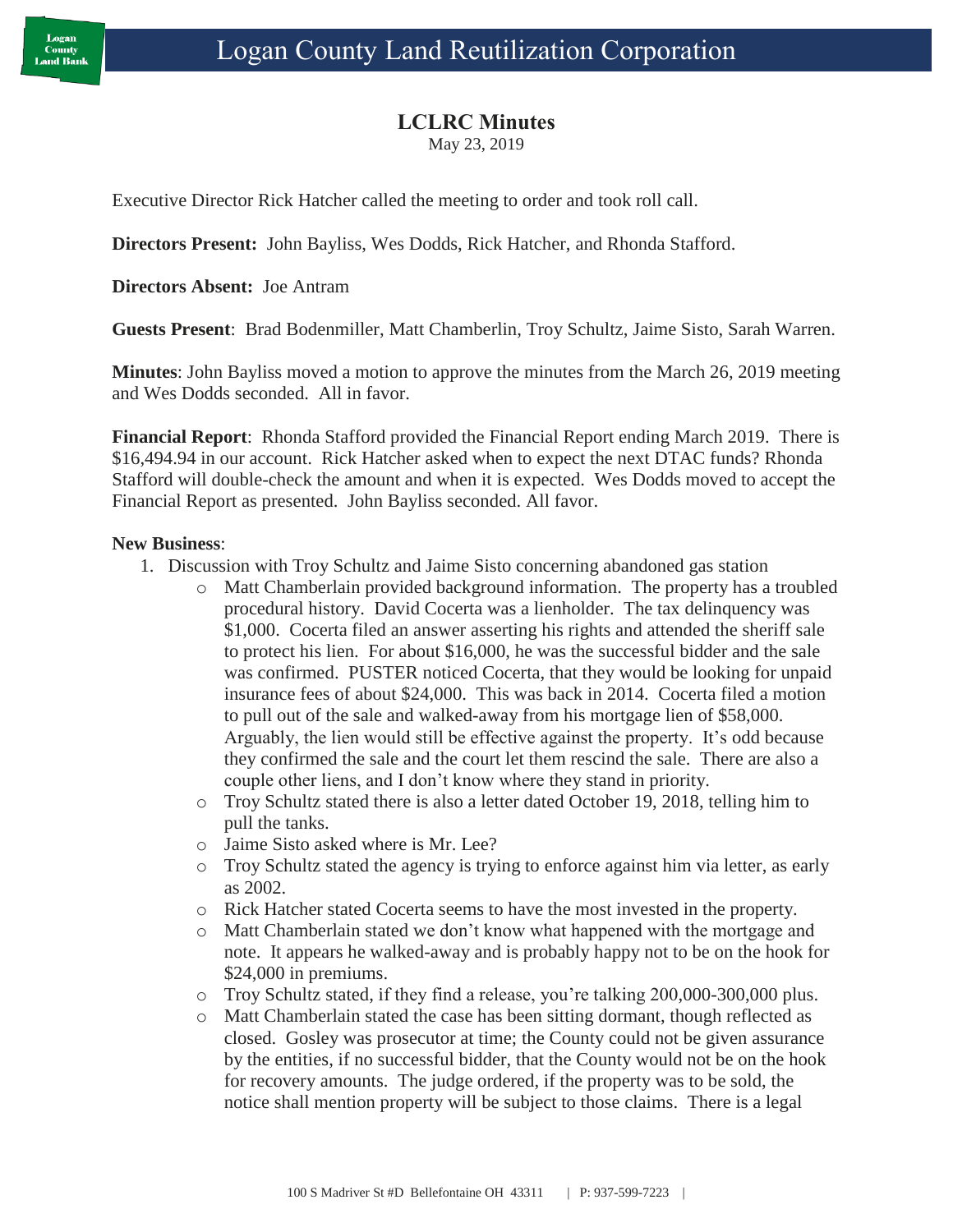## Logan County Land Reutilization Corporation

question about whether or not this can be asserted against the new owner, and Cocerta presumably did not want to be the one to find out. He's out of it now.

- o Troy Schultz stated Cocerta is not out of it. Under ORC having any possessive right, even a mortgage lien, means he is responsible as an owner/operator. The Attorney General would believe in the letter we have, that Cocerta could be responsible. They are trying to assert against him after the date that he still has possessory interest in the property.
- o Jaime Sisto stated if no successful bidder, it goes to the State and then County.
- o Matt Chamberlain stated in this case, the judge let them rescind and the judge took no action.
- o John Bayliss stated I don't see Mr. Lee listed as a realtor in the County anymore.
- o Jaime Sisto stated Mr. Lee is listed in Huntsville.
- o Jaime Sisto stated several years ago when this program was started by Development Services, Goodwin saw a problem with abandoned gas stations. BUSTER is within the Department of Commerce and the State Fire Marshall. Funding was coming from Clean Ohio (CORF), tied to economic development; you had to show job creation. Gasoline sites are difficult sites for job creation. Clean Ohio went away and is now Jobs Ohio. Dollars were coming back from projects with funds not used. This program came up from this, but dollars are tied to the same Issue, Issue 1, where funding was established; that makes it tough. We are tied to one in Belle Center and Lakeview. Our Board is not a statutory agency; it is a 3-member board. Communities were concerned with taking these properties because of associated liabilities. Land Banks still have some liability concerns. We have a CIC that can take just gas stations. We work with communities to find a disposition path. I function as counsel and secretary. Troy Schultz is an environmental consultant. We need to figure out who has title and how to dispose of the property by getting it to a land bank, political subdivision, or port authority. We work with the community to dispose back to one of those entities. We previously worked with Dave and Matt Chamberlain for the one in Lakeview in the past.
- o Troy Schultz stated the Abandoned Gas Station program still has plenty of funding, grants are roughly \$300,000 and can apply for another \$200,000 for remediation. In this case, BUSTER has not walked-away from this property; they appear to still think Cocerta is a responsible party. There's not a release on the property because no one has taken samples. The day you get a sample and the release, is the date this gets assigned to the person who has interest in the property.
- o Rick Hatcher stated we'd be happy to do it, but it sounds like a lot hoops.
- o Troy Schultz stated we would want you to be the owner at the time of sampling. We could do the sampling now, but then Cocerta is the responsible property. Class C would happen after the release, but no release happens until the sample. If someone takes a sample today, it's just more ammunition against Cocerta.
- o Jaime Sisto stated no one is going to be willing to take title as it is today.
- o Troy Schultz stated whoever the applicant is willing to be, would have to have a relevant agreement with the agency. The taxes would have to be given once it goes through the Land Bank.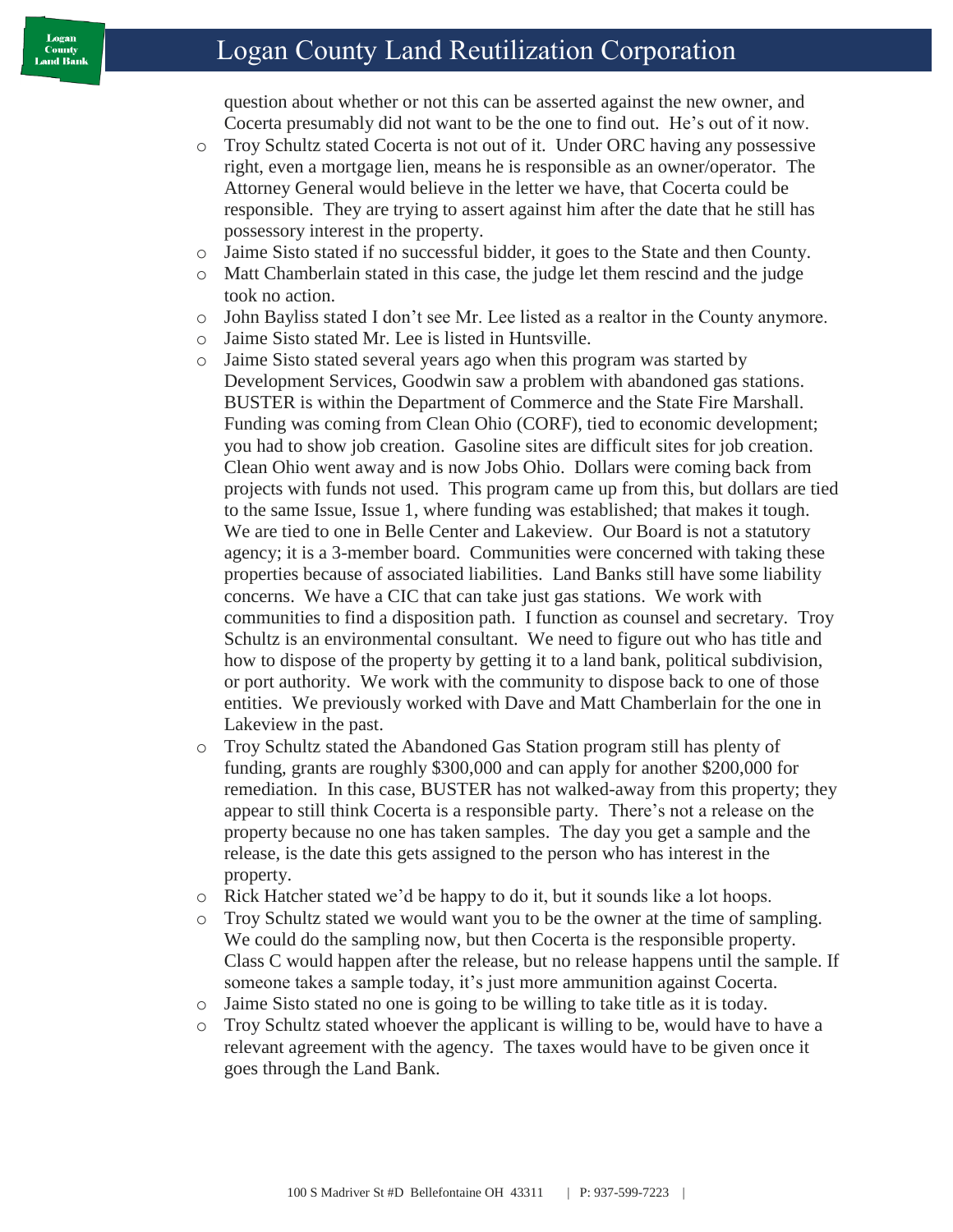# Logan County Land Reutilization Corporation

- o Jaime Sisto stated nothing is owed to BUSER. PUSTER is the insurance group, and would likely not waive the fees unless this goes through the grant.
- o Matt Chamberlain asked would they be parties to the agreement? He was told that wouldn't be possible in past.
- o Troy Schultz stated you can get that up front from PUSTER. If it goes through a land bank, all of these issues can be worked through. Otherwise, if it sells at sheriff sale, that person would be liable.
- o Matt Chamberlain stated we could explain to Cocerta we know he has a problem and ask him to release the lien. Mr. Lee, if we can find him, likely would be in a similar boat. If Cocerta and Mr. Lee are cooperative, there'd be no need to go through court and could ask the Prosecutor to dismiss tax foreclosure.
- o Troy Schultz stated we can take samples within a couple days. A 24-48 hour rush can be done to get results. Then, Class C application to BUSTER can be made and we need a response from Laurie Stevens. Hopefully, that happens within a week, but 2-3 weeks is the likely scenario.
- o Jaime Sisto stated we can do as Matt suggested, but can also do expedited foreclosure.
- o Matt Chamberlain stated he is still uncomfortable with taking the property, but I understand the protections too. Let's isolate the lienholders first and verify status of title; then, reassess options.
- o Sara Warren stated she no longer has the file for this from Prosecutor's Office.
- o Matt Chamberlain stated let's make a run at this while there is funding available. We can always walk-away at a certain point. We'll put this in process to do a title search. I suspect the Land Bank would be OK with paying for the title exam. If the cost would be out of control, I would let you know.
- o Troy Schultz stated Class C won't happen until you have title, have an agreement with USTCIC, and until you've ordered sampling.
- o Matt Chamberlain stated you'll want to have a disposition plan in place before moving-forward. As we weigh our options, you all will need to think about this.
- o Jaime Sisto stated it could go from USTCIC to a potential buyer. The sale proceeds above our USTCIC could come back to you all.
- o Troy Schultz stated environmental covenants get recorded to the County.
- $\circ$  John Bayliss moved a motion to pay for the title search on the property & Wes Dodds seconded. All in favor.
- 2. Ohio Landbank Association
	- o Rhonda Stafford stated the fee to join is \$500.
	- o Wes Dodds moved a motion to approve membership with the Ohio Land Bank Association. Rhonda Stafford seconded. All in favor.
- 3. Audit Report
	- o Rick Hatcher mentioned we cannot discuss the Audit Report at this time.
- 4. NIP Quarterly Report
	- o Rick Hatcher stated the NIP grant is where the funding came from that we did demolitions. We have to do a report quarterly. Heather Martin did the report.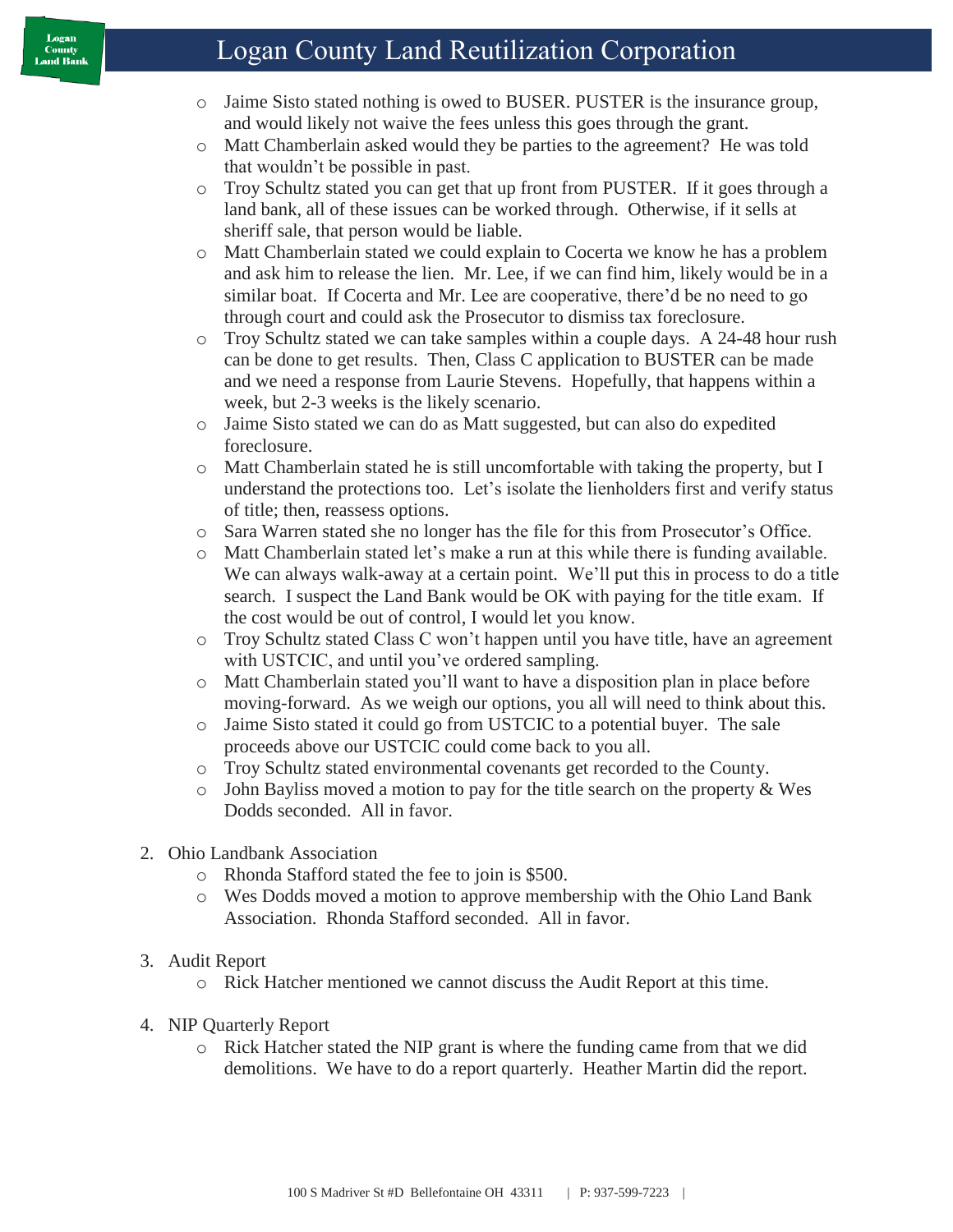# Logan County Land Reutilization Corporation

- 5. Proof of Insurance from Earthworks
	- o Rick Hatcher stated Earthworks did all our demolitions last year. In case we do a demolition, this is just proof of insurance.
- 6. Code of Regulations adopted 6/12/18
	- o No discussion.
- 7. Revised Appointed Representative form
	- o Rick Hatcher stated we worked on this last year. The appointed representative form is the sign-off designating our appointments.
- 8. Land Bank Roles and Responsibilities
	- o It was decided to discuss this item another day.
- 9. Property Disposition Policy Revisions
	- o It was suggested this might be formalized at some point in the future. At that point, decisions could be made based upon the disposition scheme.
- 10. Revised Letters to Neighbors
	- o Matt Chamberlain thought Heather Martin and he already did this.
- 11. Revised Application to Purchase
	- o No discussion.
- 12. Property Update
	- o 213 Moore Street Village of DeGraff
		- Matt Chamberlain provided an update. There are two adjacent properties. One is owned by Mansion Minders (Pulfer) and the other is shown owned by null on the Auditor's website. Betty Clevenger is in the Mansion Minders property and has a land contract for the property; she has mowed and maintained the adjacent properties. It was assumed she owned the null property, but it has not transferred to Pulfer; this is an issue separate from the Land Bank. The garage likely encroaches on us. The Land Bank property would have to be deeded to Mansion Minders and then the land contract modified to include the property in order to give it to Clevenger. The details can be worked-out in the purchase agreement with Mansion Minders and Clevenger. You'll have legal fees from working on this, but you're talking something like \$750.
		- Rick Hatcher thought Clevenger may be willing to pay \$500.
		- John Bayliss moved a motion to authorize the director to negotiate payment terms with the buyer Betty Clevenger and/or Mansion Minders LLC for the purchase price of \$500 to be paid before or by end of 2020 with the Land Bank paying legal fees for document preparation in order to ensure consistent disposition of this property and the adjoining property & Wes Dodds seconded. All in favor.
	- o 312 Miami Street Village of DeGraff